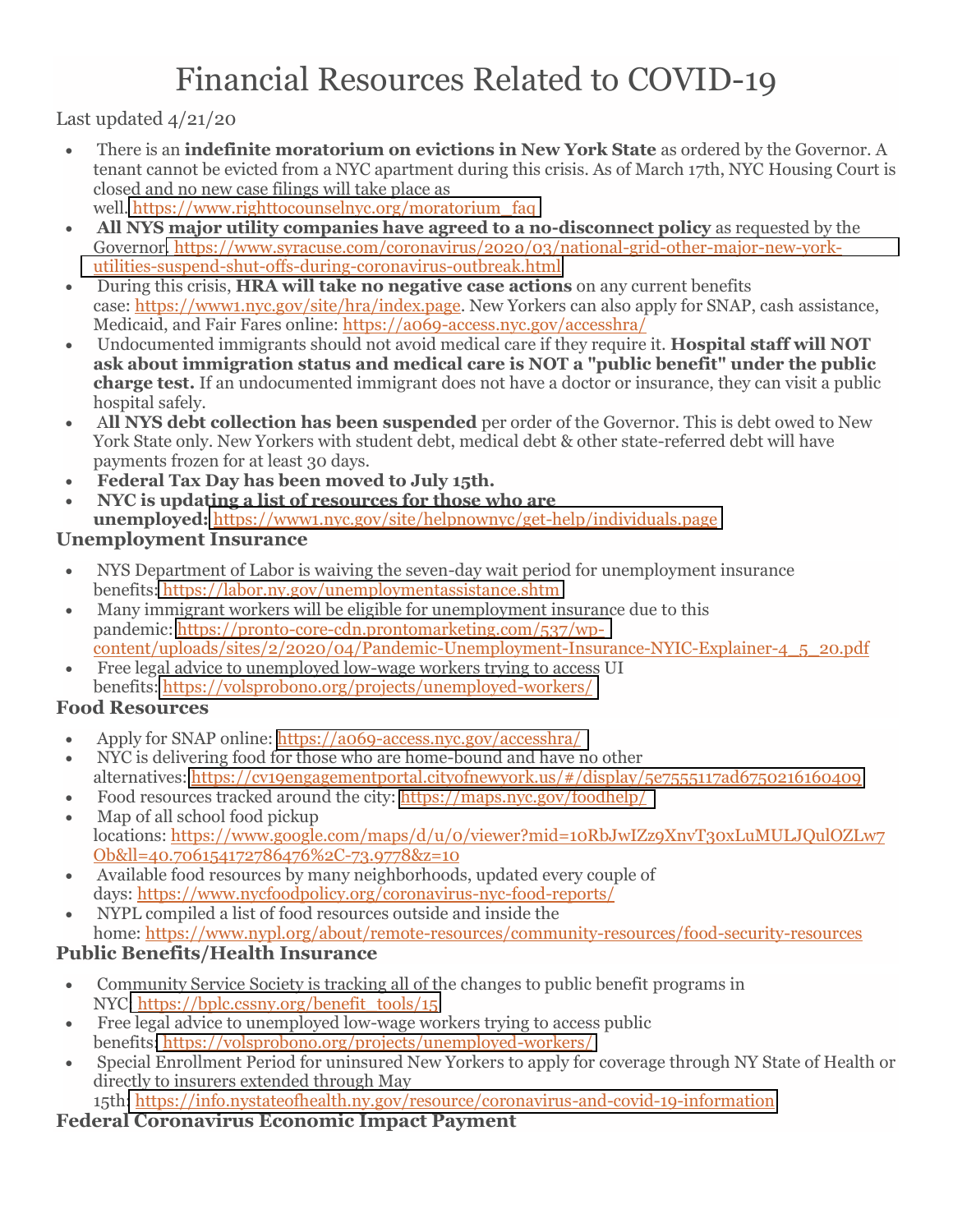- $\bullet$  Those who filed federal taxes in 2018 or 2019 or receive Social Security retirement, survivors, or Social Security Disability Insurance benefits will automatically receive the one-time federal payment via the mail or deposited in the bank account they used to pay taxes.
- $\bullet$  Those who did not file taxes last year should sign up online to receive the payment[: https://www.irs.gov/coronavirus/non-filers-enter-payment-info-here](https://www.irs.gov/coronavirus/non-filers-enter-payment-info-here)
- $\bullet$  National Consumer Law Center has FAQ re stimulus payments[: https://docs.google.com/document/d/1qDSnSg\\_AXvzOCyegmJoX6h3\\_ljN-In9S/edit](https://docs.google.com/document/d/1qDSnSg_AXvzOCyegmJoX6h3_ljN-In9S/edit)

## **Emergency Funds for Service Industry Workers**

- $\bullet$  For freelancers, Councilmember Brad Lander's re-election campaign has a comprehensive list of resources:<https://www.landerfornyc.com/covid-relief-for-freelancers>
- $\bullet$ For taxi drivers, the City is hiring to deliver food to seniors:<http://www.nyc.gov/deliverytlc>
- For domestic workers: <https://domesticworkers.org/coronavirus-care-fund>
- Restaurant Workers Community Foundation is maintaining a list of emergency relief for the restaurant industry: [https://www.restaurantworkerscf.org/news/2020/3/15/resources-for-restaurants-and](https://www.restaurantworkerscf.org/news/2020/3/15/resources-for-restaurants-andworkers-coping-with-the-covid-19-emergency)[workers-coping-with-the-covid-19-emergency](https://www.restaurantworkerscf.org/news/2020/3/15/resources-for-restaurants-andworkers-coping-with-the-covid-19-emergency)
- $\bullet$  One Fair Wage has launched a fund for restaurant workers, delivery drivers and other tipped workers and service workers:<https://ofwemergencyfund.org/help>
- $\bullet$ Bartender Emergency Assistance Program: https://www.usbgfoundation.org/beap
- Licensed Beauty Professionals:<https://www.probeauty.org/pba-charities/covid-19-relief-fund>

## **Job Opportunities**

- NYCHA is hiring temporary maintenance staff at its properties[: https://twitter.com/CMFarahLouis/status/1247579519218835457?s=20](https://twitter.com/CMFarahLouis/status/1247579519218835457?s=20)
- $\bullet$ NYC is hiring taxi drivers to deliver food to seniors[: http://www.nyc.gov/deliverytlc](http://www.nyc.gov/deliverytlc)

## **Emergency Funds for Artists**

- $\bullet$ For artists[: https://www.nyfa.org/Content/Show/Emergency%20Grants](https://www.nyfa.org/support-nyfa/covid-19-response-fund/)
- For artists, Rauschenberg Emergency Grants for medical emergencies[: https://www.nyfa.org/Content/Show/Rauschenberg-Emergency-Grants](https://www.nyfa.org/Content/Show/Rauschenberg-Emergency-Grants)
- $\bullet$ For entertainment professionals:<https://actorsfund.org/am-i-eligible-help>
- For dancers:<https://www.dance.nyc/programs/funds/CoronavirusDanceReliefFund>
- For children's book authors: [https://www.nyfa.org/covid-19-nyfa-partners-with-the-maurice](https://www.nyfa.org/covid-19-nyfa-partners-with-the-maurice-sendak-615468727818928128)[sendak-615468727818928128](https://www.nyfa.org/covid-19-nyfa-partners-with-the-maurice-sendak-615468727818928128)

## **Emergency Funds for Veterans**

Gary Sinise Foundation:<https://www.garysinisefoundation.org/contact/>

## **Emergency Loans**

 $\bullet$  The Hebrew Free Loan Society Coronavirus Financial Impact Loan Program provides interest-free loans of \$2,000-\$5,000: https://hfls.org/loan-programs/coronavirusfinancialimpactloan/

## **Undocumented Workers**

- $\bullet$ Undocumented workers who have lost their jobs: [https://raise-nyc.squarespace.com/about](https://raise-nyc.squarespace.com/undocu-workers-fund-1)
- Financial resources for those without legal status compiled by worker rights law firm in New York: [https://pechmanlaw.com/blog/resources-for-undocumented-workers-in-ny-during-the](https://pechmanlaw.com/blog/resources-for-undocumented-workers-in-ny-during-thecoronavirus-crisis)[coronavirus-crisis](https://pechmanlaw.com/blog/resources-for-undocumented-workers-in-ny-during-thecoronavirus-crisis)

## **Legal Resources**

- $\bullet$  [LawHelpNY.org](https://LawHelpNY.org) is compiling answers to COVID-related legal questions and orgs to contact[: https://www.lawhelpny.org/resource/coronavirus](https://www.lawhelpny.org/resource/coronavirus)
- $\bullet$  Legal Services NYC has a COVID hotline (917-661-4500**)**: [https://www.legalservicesnyc.org/what-we](https://www.legalservicesnyc.org/what-we-do/covid-resources)[do/covid-resources](https://www.legalservicesnyc.org/what-we-do/covid-resources)
- NYLAG has a COVID hotline (929-356-9582):<https://www.nylag.org/hotline/>

# **Mortgage Help**

 All NYS mortgage lenders are being urged -- but not required -- to defer mortgage payments for 90 days. People should check with their lender to confirm specific bank policies: [https://www.governor.ny.gov/news/no-2029-continuing-temporary-suspension-and](https://www.governor.ny.gov/news/no-2029-continuing-temporary-suspension-andmodification-laws-relating-disaster-emergency)[modification-laws-relating-disaster-emergency](https://www.governor.ny.gov/news/no-2029-continuing-temporary-suspension-andmodification-laws-relating-disaster-emergency)

## **Consumer Debt**